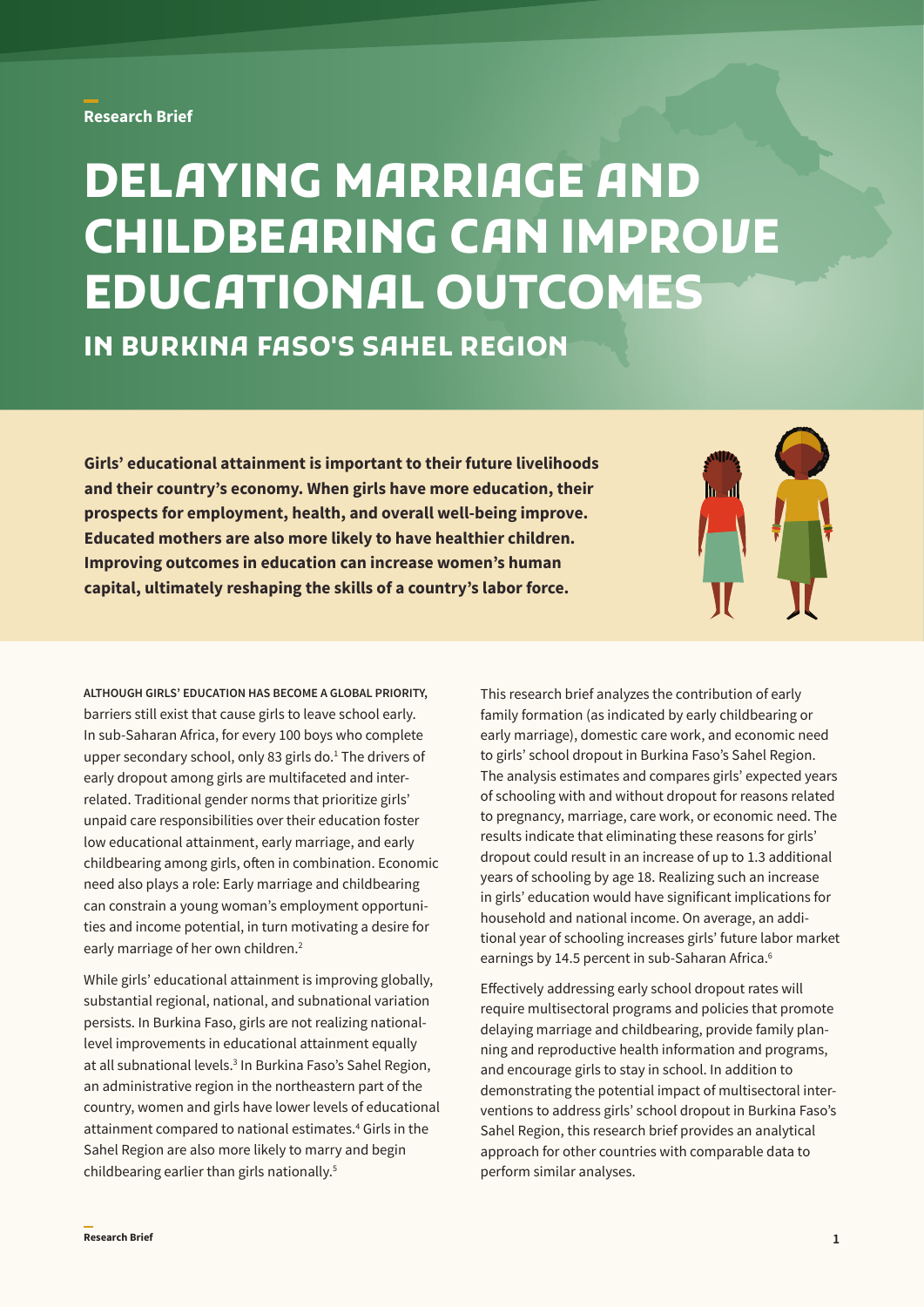## **Gender Norms Limit Girls' Educational Attainment in Burkina Faso's Sahel Region**

Adolescent childbearing and marriage begin remarkably early and are especially prevalent in Burkina Faso's Sahel Region. While the median age at first marriage is 18 years old nationally, more than 50 percent of girls marry before age 16 in Burkina Faso's Sahel Region.<sup>7</sup> Girls in this region also begin childbearing earlier than girls in any other region in the country, with 50 percent of women having their first child before 18 years of age.<sup>8</sup> In Burkina Faso, married girls typically give birth during the first 20 months of marriage.<sup>9</sup>

Traditional gender norms around domestic care responsibilities and early marriage are often associated with greater disparities between girls' and boys' educational attainment. While such norms appear to restrict girls'

available time for schooling and economic opportunity across Burkina Faso, the Sahel Region experiences the highest level of gender discrimination in social institutions (as indicated by formal and informal laws, social norms, and practices) of all administrative regions in the country.10 Girls spend 16 times longer performing domestic work and devote 10 hours less per week to their education compared to boys, underscoring the competition between education and domestic work for girls' time. Likewise, attitudes and practices around marriage in Burkina Faso's Sahel Region suggest that women should be responsible for more unpaid care work than men.<sup>11</sup> As a result, when girls marry, their mobility is often further restricted by household and childcare responsibilities.<sup>12</sup> In Burkina Faso's Sahel Region, for every four boys who attend secondary school, only three girls do. In the rest of the country, girls attend secondary school at a slightly higher rate compared to boys.<sup>13</sup>

## **The General Education System in Burkina Faso and Girls' Participation**

In Burkina Faso, children are required to attend school for 10 years, from ages 6 to 16.<sup>1</sup> Children should start the six grades of primary school at age 6 and complete the four grades of lower secondary by age 16, if they did not repeat any grades. To move to lower secondary school, students are required pass an exam in their last year of primary school. Students must then pass another exam at the end of lower secondary school if they wish to advance to upper secondary school.

#### **School Levels and Corresponding Grades in Burkina Faso**



**Source:** UNESCO International Bureau of Education, "Burkina Faso," [www.ibe.unesco.org/sites/default/files/Burkina\\_Faso.pdf](http://www.ibe.unesco.org/sites/default/files/Burkina_Faso.pdf).

The risk of becoming married or pregnant extends to primary school girls, particularly as many students in Burkina Faso are older than the official age for their grade. For example, more than 40 percent of 15-year-old female students in Burkina Faso are in primary school.2

#### **REFERENCES**

- 1. UNESCO Institute for Statistics, "Burkina Faso," [http://uis.unesco.org/en/country/bf.](http://uis.unesco.org/en/country/bf)
- 2. Cynthia B. Lloyd, *The Role of Schools in Promoting Sexual and Reproductive Health Among Adolescents in Developing Countries* Poverty, Gender, and Youth Working Paper no. 6. (New York: Population Council, 2007).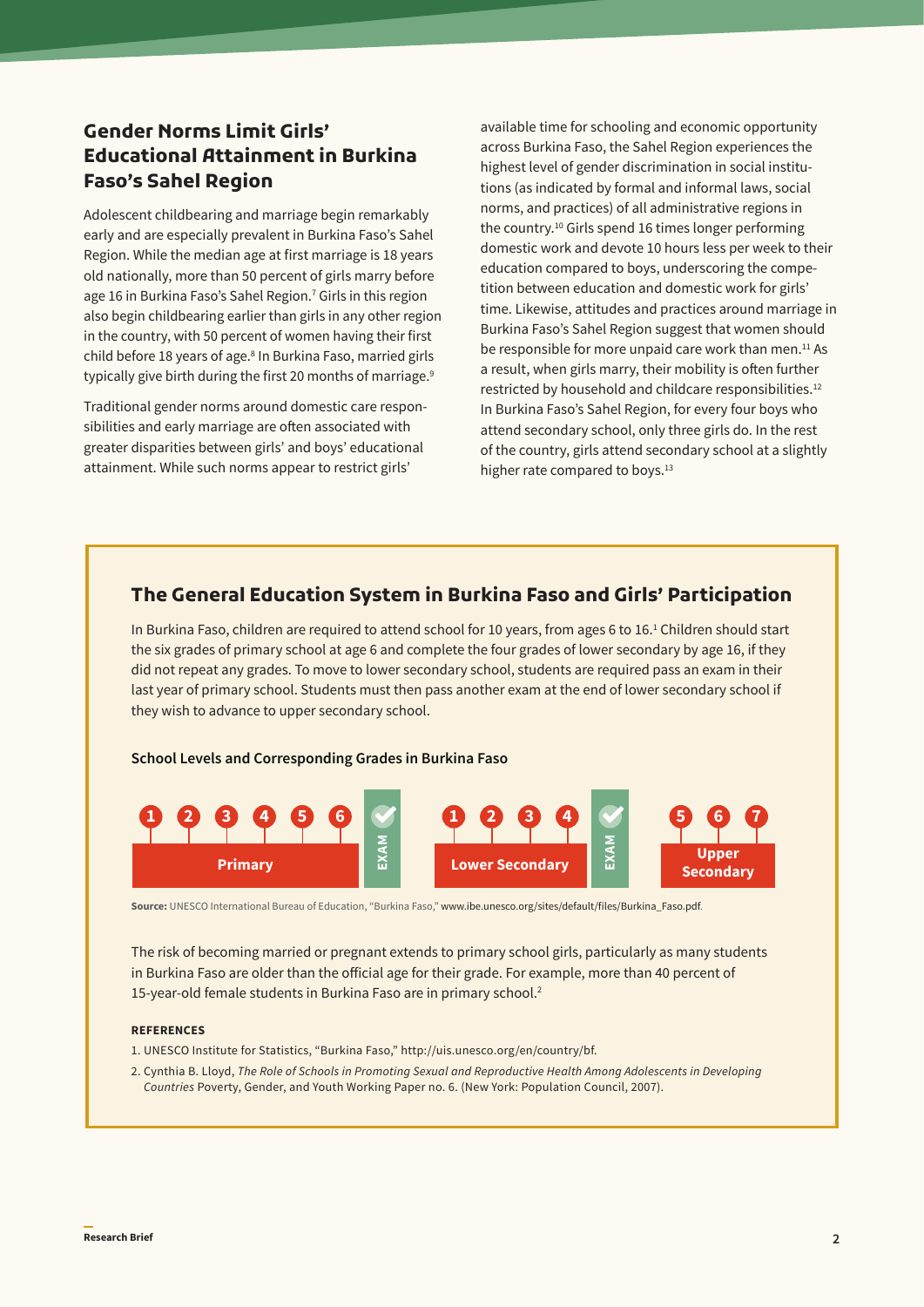# **Analyzing Drivers of School Dropout Among Girls in Burkina Faso's Sahel Region**

Our analysis estimates the number of years that girls in Burkina Faso's Sahel Region are expected to spend in school until age 18 and the additional number of years that girls would spend in school if dropout causes related to pregnancy, early marriage, care responsibilities, and economic need were eliminated. In addition, we compare this region-specific result to estimates for the rest of the country—that is, the total for all regions excluding the Sahel.

To estimate expected years of schooling for girls who enter school, the analysis uses region-, grade-, and sex-specific promotion, repetition, and dropout rates in a multiple decrement life table analysis. We completed this analysis separately for each school level (primary, lower secondary, upper secondary), which amounts to an assumption that girls who make it through the last year of the primary or lower secondary level successfully complete any exam required to enter the next level. Therefore, overall dropout rates may be underestimated, but not necessarily the proportionate effect of pregnancy, marriage, and interdependent care work and economic reasons. When estimating girls' expected years of schooling, if reasons related to pregnancy or marriage, unpaid care work, and economic need were eliminated, the analysis adds the probability of dropping out due to the following reasons: (1) got pregnant, (2) got married, (3) take care of children, (4) family needs help, (5) could not pay for school, and (6) need to earn money. Eliminating these reasons together relaxes the strong assumption that these reasons for dropout are independent. The analysis retains the assumption that dropping out for other reasons is independent of the factors captured in the six reasons listed above.

At the time of the analysis, the most recent data available on reasons for dropout at the national level came from the 1998-1999 Demographic and Health Survey (DHS) for Burkina Faso. This survey did not include data on reasons for school leaving by region, so given cultural, geographic, and other similarities between Burkina Faso's Sahel Region and neighboring Mali, we used similar data from the 1995-1996 DHS for Mali to estimate the Sahel Region's cause-specific distributions for reasons for dropping out of primary and secondary school. In short, our analysis assumes,

with respect to girls' stated reasons for leaving school, Burkina Faso's Sahel Region aligns more closely with national estimates for Mali than national estimates for Burkina Faso.

The DHS data collected on reasons for dropout ask for the main reason for dropout, so the cause-specific dropout rates likely underestimate the full effect of each reason. Analyses by Mensch et al. support this claim that the DHS data underestimates the effects of pregnancy and marriage on girls' school dropout. They find that using reproductive histories to estimate pregnancy- or marriage-related dropout rates produces higher rates than women reported in response to questions about their reasons for leaving school.14 Eliminating interdependent causes simultaneously in our analysis mitigates this bias towards underestimating the effect of each.

We used the most recent data available on overall (not cause-specific) dropout rates. Grade-specific dropout rates were not were not available from the same years across all grade levels, so we opted to use the most recent statistics reported by the government of Burkina Faso.15 We used 2015-2016 and 2016-2017 annual statistics for primary school data and 2012-2013 and 2013-2014 annual statistics for secondary school data. These years are close enough that the rates can be calculated as if they occurred in the same period. The authors are not aware of structural changes in education or governance between the two periods that might have created an exceptional decline or increase in school attendance that could confound results.

# **Girls' Educational Attainment in Burkina Faso's Sahel Region Lags Behind the Rest of the Country**

While girls' educational attainment and gender parity in school are improving nationally, our analysis finds that girls in Burkina Faso's Sahel Region are expected to have fewer years of schooling than girls in the rest of the country. Girls who enter primary school in the Sahel Region are only expected to achieve 3.3 of the total six years of primary school, while girls in the remainder of the country are expected to achieve five years. Girls who enter lower secondary school are expected to average 2.8 of total four years, which is about half a year less than what girls in the remainder of the country are expected to receive (see Figure 1, next page).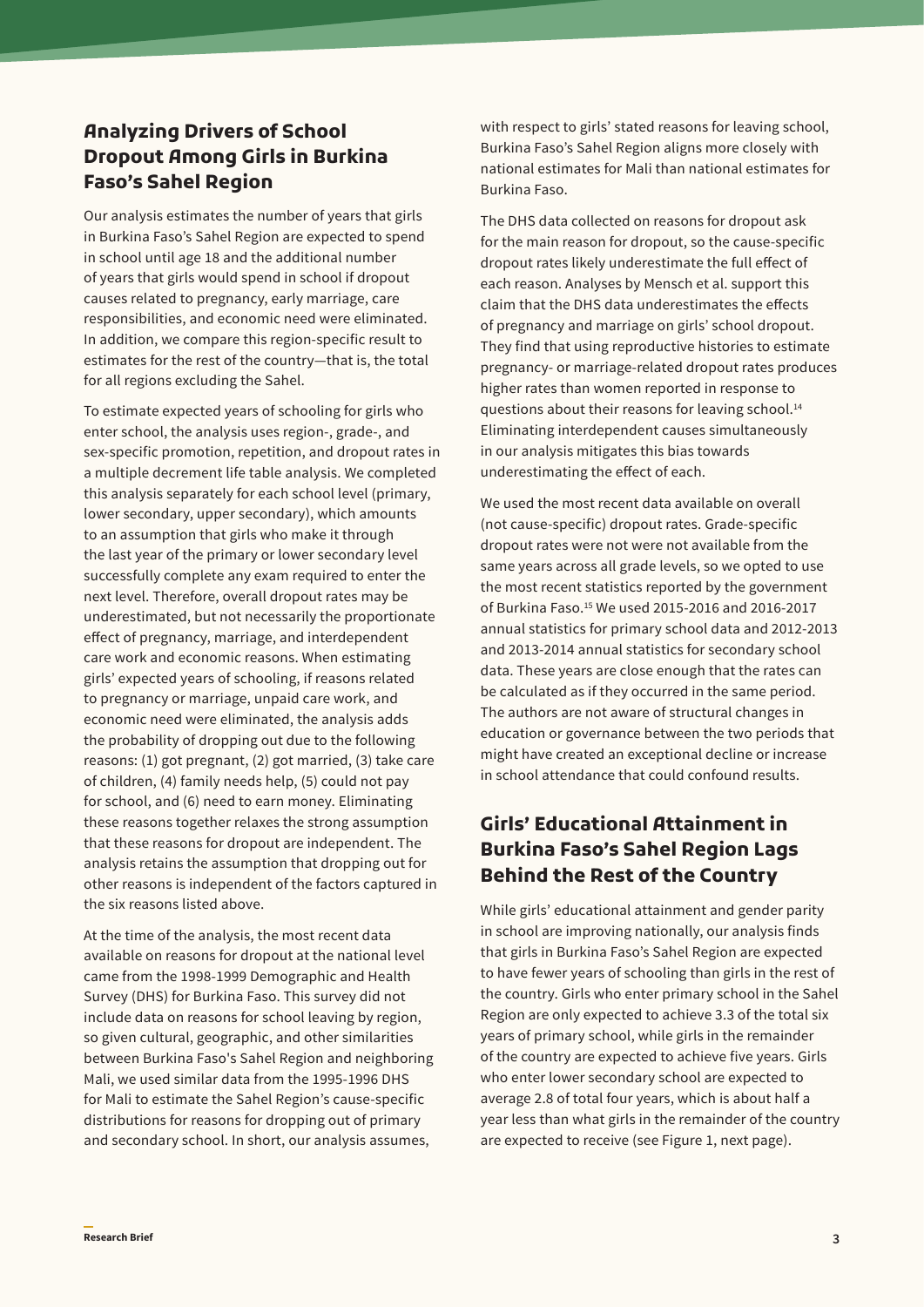**FIGURE 1: Girls in Burkina Faso's Sahel Region Are Expected to Receive Fewer Years of Schooling Than Girls in the Rest of the Country**

| <b>Upper Secondary</b>           |                |                                    |          |     |   |
|----------------------------------|----------------|------------------------------------|----------|-----|---|
| <b>Remainder of Burkina Faso</b> | $-2.6$         |                                    |          |     |   |
| <b>Sahel Region</b>              | 2.2            |                                    |          |     |   |
|                                  |                |                                    |          |     |   |
| <b>Lower Secondary</b>           |                |                                    |          |     |   |
| <b>Remainder of Burkina Faso</b> |                | 3.3                                |          |     |   |
| <b>Sahel Region</b>              | 2.8            |                                    |          |     |   |
|                                  |                |                                    |          |     |   |
| Primary                          |                |                                    |          |     |   |
| <b>Remainder of Burkina Faso</b> |                |                                    |          | 5.0 |   |
| <b>Sahel Region</b>              |                | 3.3                                |          |     |   |
| 1<br>U                           | $\overline{2}$ | 3                                  | $\Delta$ | 5   | 6 |
|                                  |                | <b>EXPECTED YEARS OF SCHOOLING</b> |          |     |   |

**Source:** PRB analysis of the data.

High dropout rates in Burkina Faso's Sahel Region contribute to the low expected years of schooling. At almost all primary grades, girls are at least twice as likely to drop out of school compared to girls in the rest of the country (see Figure 2). However, girls in the Sahel Region who reach the last grade of primary school drop out of school at rates closer to the those in the rest of the country, which is when students must pass exams to transition to the first year of lower secondary school. The higher national dropout rate in the last grade of primary school may reflect that many students do not pass the exam required to move to the next grade so choose to drop out of school.

#### **FIGURE 2: Girls in Burkina Faso's Sahel Region Have Twice the Chance of Dropping Out in the First Four Years of Primary as Girls in the Rest of the Country**



**Source:** PRB analysis of the data.

As girls reach childbearing age and marriage becomes increasingly likely, the effects of the high level of gender discrimination in Burkina Faso's Sahel Region become more apparent in the everyday lives of the girls who live there.16 Girls are more likely to drop out of secondary school than their counterparts in rest of the country in almost all grade levels. The exception is the last year of lower secondary school (Secondary 4), when girls in all regions of Burkina Faso experience exceptionally high dropout rates, as students must pass exams to transition to upper secondary school (see Figure 3).

#### **FIGURE 3: Girls in Burkina Faso's Sahel Region Are More Likely to Drop Out of Secondary School at Almost all Grade Levels**



**Source:** PRB analysis of the data.

**Note:** For entrance into Secondary 5, students must both successfully complete Secondary 4 and pass an exam. The dropout rate may capture those who decided not to take the exam as well as those who failed.

## **Girls in Burkina Faso's Sahel Region Are More Likely to Drop Out of Secondary School Than Their Male Counterparts**

The disparity between girls and boys attending secondary school is higher in Burkina Faso's Sahel Region than any other region in the country: While on average, the rest of the country experiences gender parity in secondary school, in the Sahel Region, for every four boys who attend secondary school, only three girls do.17 While economic need and exam failure may cause girls and boys to drop out of secondary school at similar rates, our analysis highlights specific time periods where girls' likelihood of dropout increases. Girls drop out of the third and fifth years of secondary school, where the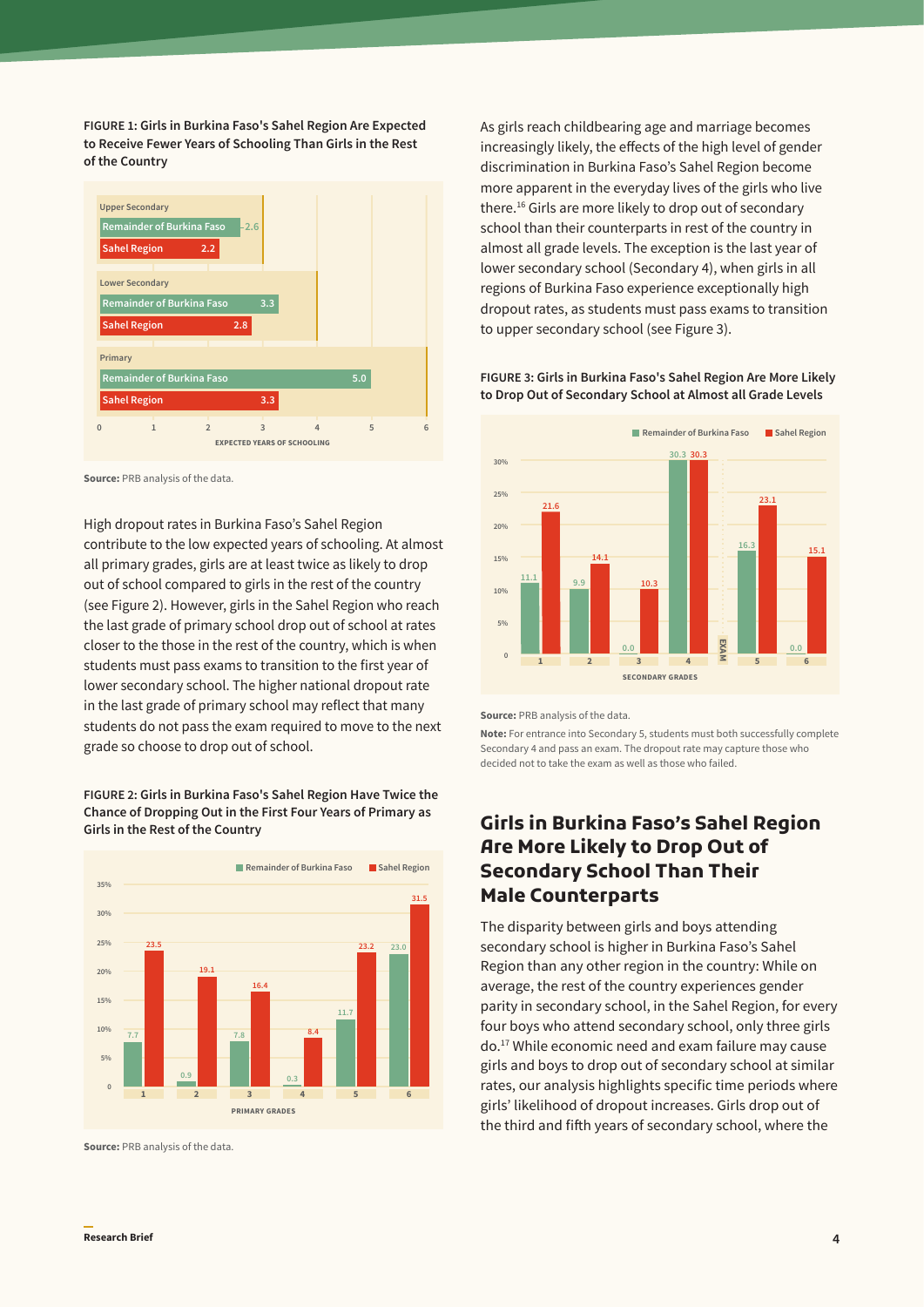official school ages are 15 and 17 respectively, at higher rates than boys (see Figure 4). With 50 percent of girls already married before age 16 in Burkina Faso's Sahel Region, at ages 15 and 17, many girls may already be experiencing increased domestic responsibilities or have begun childbearing.<sup>18</sup> Following the same pattern of higher overall dropout rates in exam years, boys and girls in Burkina Faso's Sahel Region also drop out of the last year of lower secondary (Secondary 4) at exceptionally high rates.

#### **FIGURE 4: Secondary School Dropout Rates in Burkina Faso's Sahel Region by Sex**



**Source: PRB analysis of the data.** 

# **Eliminating Dropout Related to Marriage, Pregnancy, Care Work, and Economic Need Increases Girls' Expected Years of Schooling**

As girls get older, multiple activities and pursuits compete for their time: education, unpaid care responsibilities, and possibly marriage and childbearing. Thus, delaying marriage and childbearing until after age 18 could reduce the overlap in timing of increased care responsibilities and intensified economic need with secondary schooling. The analysis shows that if reasons related to pregnancy, marriage, unpaid care work, and economic need were eliminated, girls in Burkina Faso's Sahel Region who enter each level of schooling would be expected to spend 0.7 more years in primary school, 0.2 additional years in lower secondary school, and 0.4 more years in upper secondary school (see Figure 5).

**FIGURE 5: Girls' Expected Years of Schooling Increase When Dropouts Related to Pregnancy, Marriage, Care Work, and Economic Need Are Eliminated**



**Source:** PRB analysis of the data.

# **Conclusions and Recommendations**

Eliminating girls' school dropout for reasons related to pregnancy, marriage, care work, and economic need increases the expected years of schooling for girls in Burkina Faso's Sahel Region. Addressing school dropout is an important priority given the low educational attainment among girls in Burkina Faso's Sahel Region relative to girls in other parts of the country and boys in the same region. Reducing high rates of school dropout among girls in the Sahel Region requires interventions that address the multisectoral nature of links between fertility and education. Such interventions include:

- **Implementing policies that address early family formation and discriminatory gender norms.**
- **Identifying and engaging local leaders and positive role models who can influence acceptance of sociocultural attitudes that promote gender equality.**
- **Increasing community awareness of the benefits of delaying marriage to reduce school dropouts related to early marriage and pregnancy, as well as the burden of domestic care work.**
- Increasing access to family planning and reproduc**tive health for girls in the Sahel Region so that girls stay in school, particularly given their relatively higher rates of early marriage.**

Delaying early marriage and preventing teenage pregnancy can keep girls in school longer, enhancing their potential to contribute to the country's economic growth, as women will be better equipped to enter the labor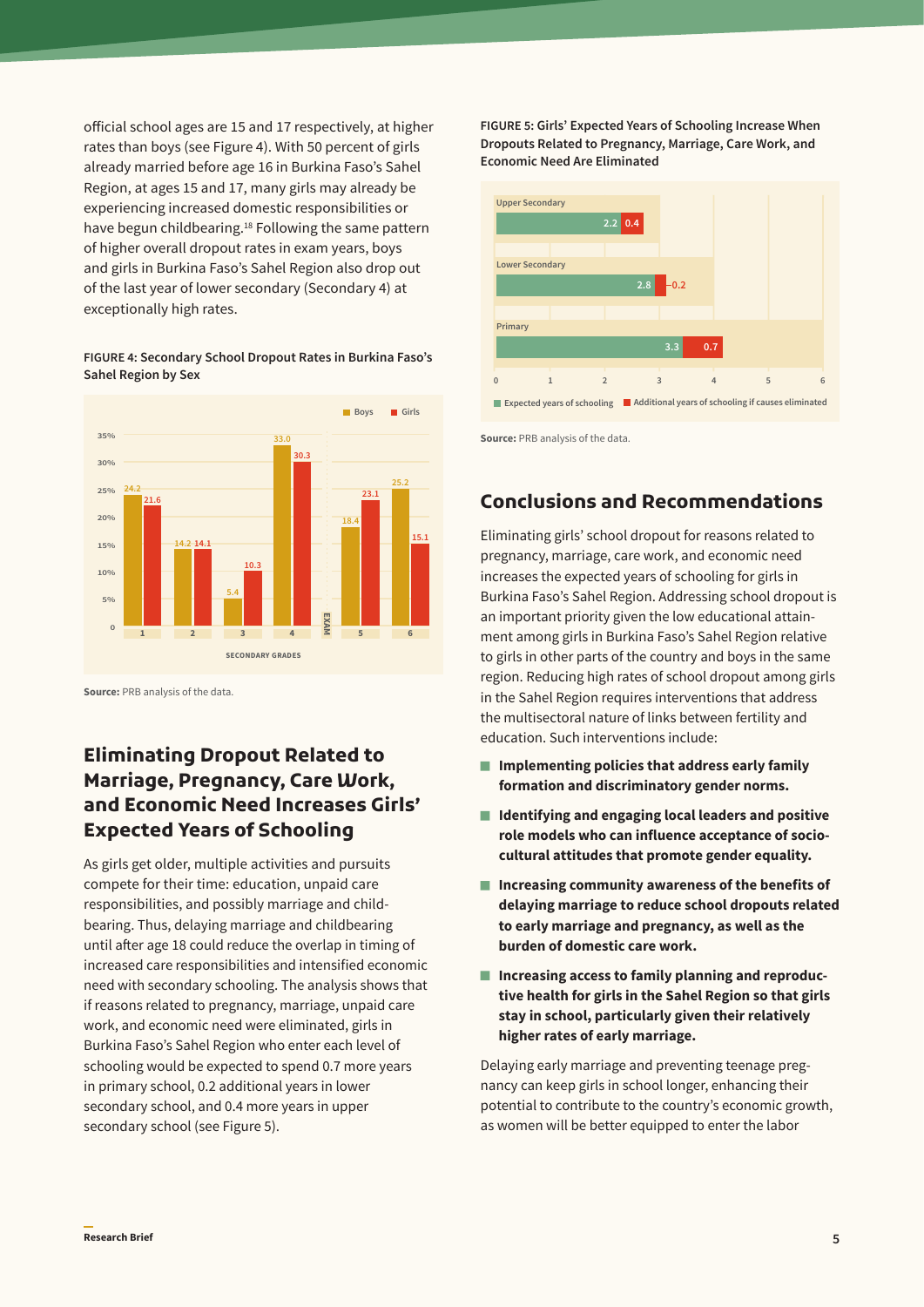force and earn higher wages. As a result, improving girls' educational attainment in Burkina Faso's Sahel Region not only enhances their future livelihoods but also expands the country's potential economic growth. Evidence on the potential gains of reducing girls' dropout can further urge decisionmakers to implement these and other multisectoral policies that promote delaying marriage and childbearing, improve access to family planning and reproductive health, and encourage girls to stay in school longer. Advocacy for policy change would be more effective with more recent and region-specific data on reasons for girls' school dropout. Routine data collection is required to better understand the reasons that girls drop out of school and to monitor the effects of efforts to reduce dropout by addressing the underlying causes. To enhance understanding of the drivers of school dropout

for girls, Burkina Faso's National Institute of Statistics and Demography should:

- Collect routine data on reasons why girls **drop out of school, specifically around early marriage and pregnancy.**
- **Regularly monitor and analyze the effects of early marriage and pregnancy on girls' dropout and educational attainment.**

As universal primary school education and girls' secondary education continue to be national and global priorities, it remains critical for Burkina Faso to continuously monitor the reasons that girls drop out of school, especially those related to fertility, so that policy interventions can address the multisectoral causes and effects of girls' educational attainment.19

## **Methodology Notes**

## **GENERAL ASSUMPTIONS:**

The analysis makes several general assumptions:

- 1. Students do not re-enter school after exiting.
- 2. Students start school in the first grade of primary school until they dropout or graduate.
- 3. Cause-specific probabilities of dropping out of school remain constant across primary school grades and change beginning with the first year of secondary school.
- 4. The data use grade level as an indication of age, which assumes individuals follow the official age-pergrade level and does not account for the actual age distribution within the grade.
- 5. All girls entering school at age 6 live through age 19, the age at which school would be completed if a student progresses through the grades as designed and completes the last year of upper secondary school.

## **CALCULATING UNREPORTED DROPOUT RATES:**

This multi-decrement life table analysis requires estimates of region-, grade-, and sex-specific proportions of the grade in year *t* that were promoted to the next grade-level, repeated the same grade-level, or dropped out before year *t+1*. Because promotion and dropout rates were not reported for the last year of primary school nor the last year of lower secondary school, we estimated these, validating our method by reproducing the reported promotion, repetition, and dropout rates that were reported for other grades. Estimates of unreported rates require administrative data from two consecutive annual reports to calculate promotion rates and repetition rates. The dropout rate is a residual. The *number of dropouts from a grade between year t and year t+1* is calculated as the *number of students enrolled in the grade in the given year t* minus *repeaters in the same grade in following year t+1* minus *new entrants to next grade level in the following year t+1*. The dropout rate is the *number of dropouts from the grade between year t and year t+1* divided by the *number of students enrolled in the grade in year t* and multiplied by 100. Because upper secondary school is not compulsory, the calculated dropout rate may also capture those who decided to enter vocational programs or to not proceed with their education.

*For further details about our [methodology,](https://thepaceproject.org/wp-content/uploads/2020/11/pace-burkina-faso-appendix-11-24.pdf) please see the online appendix.*